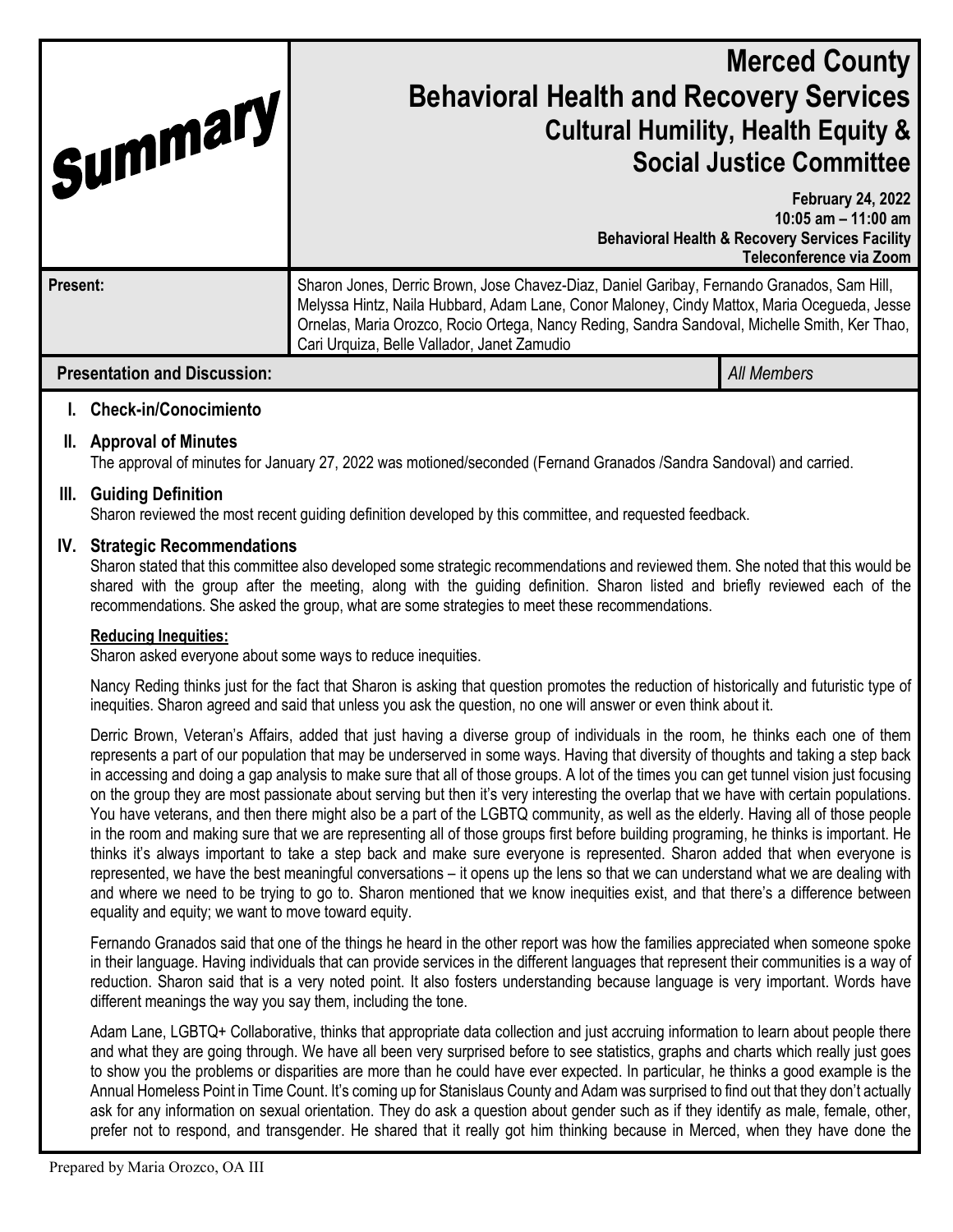Homeless Point in Time Count, they have asked for that information because it is relevant to understanding a person's state as far as being unsheltered, their mental health, and their intersectionality at play. Adam thought it was very interesting that Stanislaus County doesn't do that yet, and it got him thinking how there's not going to be any resources or consideration, particularly with people who are LGBTQ+, if we are not even asking that question. He gave kudos to Merced for asking that question during their Homeless Point in Time now. Adam mentioned about having data collection, the facts recorded, and knowing what is asked. Sharon explained about wearing the community hat. We know we have our special passions and we want to help everyone breathe a little easier. Data and demographics are very important because it tells a story. Many people dislike data and Sharon shared about her experience. If it is collected right and the right questions are asked, it really paints a good picture. It also helps with developing policies and for advocacy.

Maria Ocegueda, Community Initiatives for Collective Impact, thinks that collecting data is so important. Also, using that data and sharing it — who are we sharing it with. Are we sharing it with the people we get the data from? She thinks that is primarily very important. To do that, we also want to share it in a language that they understand; not just speaking about Spanish, Hmong, or any language, but using words that the community will understand. Getting away from using too technical research stargen, because that's not going to mean anything to the people that really need to know that information, especially for policy change, or even just community members themselves that want to know what's going on in their community. Sharon said she calls it the people's language. You really have to get down to the basic level. It doesn't mean that people are intellectual, but people speak a certain way in our community.

Pastor Naila Hubbard thinks that data needs to have a purpose, whether its ultimate goal it's just some policy change. Its purpose has to be defined so that it doesn't just become data that is collected and shared among a small population that has a bigger purpose. Sometimes she thinks that our data doesn't do that – we don't get it to the people who can actually accept policy change. That is one way we can become more equitable and receive or produce more equity in the future. Sharon mentioned that this brings up another thing: who are the gatekeepers to these resources and who has the positional power to move the voice forward and put it into action? We have to identify who those game changers are and also build relationships with those individuals.

Derric Brown agreed and thinks that can be overstated, especially in the climate we are in right now. A lot of times as helpers, we go out of this work and forget the political and power structures that try to work against some of the work we're trying to accomplish. If we don't know who those stakeholders are and what they're doing, sometimes we are working against ourselves. When we are collecting data, there should be a next objective already played out with that data. As an example, he mentioned that if he is going to identify the population, it is his goal to promote connectedness and to improve care transitions. That way, as he is finding these people, he already has a strategy in place to receive them once he has collected the information. If they fill out a survey, but there is no follow up or follow through with that particular individual, then it's almost like doing it for nothing. Derric knows we want to protect people's privacy, but he thinks we can front load some of that when we're capturing data. We have great events sometimes and rooms full of people – how do we build a follow up to those people? When we can connect to them, they are likely to be able to connect to other people in their population. He thinks a lot of times we miss opportunities to connect further. Sharon agreed, and added that once data is collected you want to go back to the people, let them know the findings, and ask how they feel about it or if it is true.

Belle Vallador, Healthy House, shared that one thing that she can see is the strong racial discrimination as a big factor and we can eliminate that. Our role as agencies in our community is to help a very strong collaboration eliminate this and advocating for people who are underserved, especially those who cannot speak English or English is not their first language. Just by interpreting for them, Belle has that experience of interpreting for people who are not able to speak and understand English. Belle just realized how hard it is. They are not open to trusting our system because of that. Health inequities come from the racial discrimination. Very strongly she would say, number one is the mindset of racial discrimination in the community. Sharon knows our Board of Supervisors sent out a proclamation again regarding racism. Sharon will bring it on the agenda for next time so we can look at what their commitment was in terms of against racism. This will be on the next agenda and it will be sent out after this meeting. When we look at inequities and things that might be impacting it, it could even be feeling like you're not welcome or valuable in places. Building a welcoming environment and being authentic is a huge part of eliminating inequities. Also, when you go to a place, there is something that alerts you that it's okay for you to be here. That's why when you go to conferences as soon as you walk in the room, just like Sharon, you might look around to see where that safe place is where you can go. That is why sometimes you'll see cultural groups sitting with each other. It's the same way when you are seeking therapy or some kind of service - you are looking for that safe person, that safe space. Sometimes inequities come because people don't see that safeness that they're looking for.

# **Being Informed:**

Sharon shared that she has been with Merced County for 14 years and one of the number one conversation throughout the years has been about not knowing what is happening or not being informed. She asked how we can be better informed and get the word out

Naila Hubbard thinks we need a 211 line. Sharon commented that we had one and asked if it went away. Naila said that it's working but needs to be updated and made priority with information that's not outdated. It was a big project and then it just went away. She found it accidentally and said that it is a very good tool that many cities, such as San Diego or san Joaquin, use to make sure the people get all the information that's out there. Naila suggested a revamp. Sharon reiterated that Naila is requesting a revamp and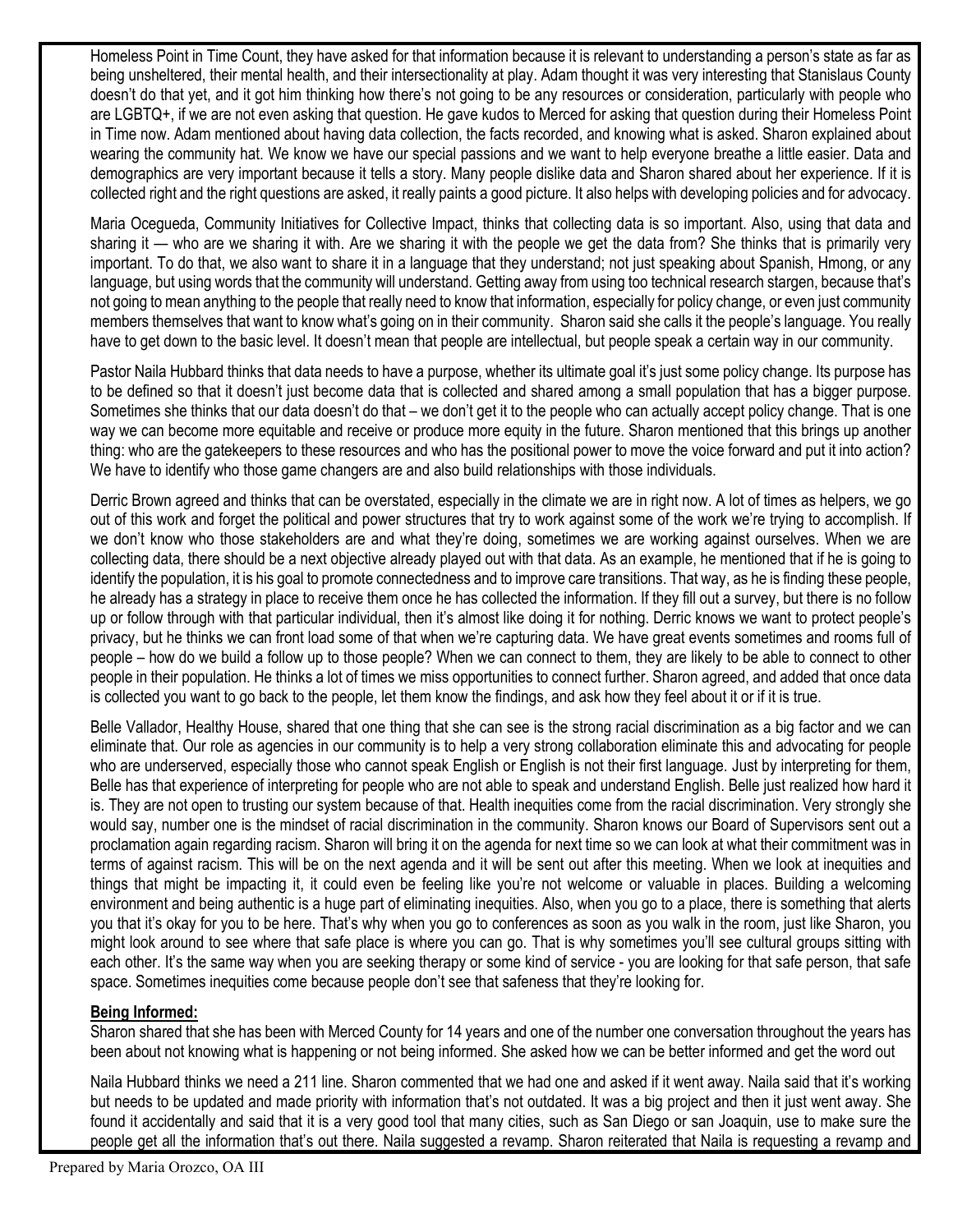continuous update so that it's the most pertinent information in a time that it could really help people. Another thing Sharon thinks would help would be the best information and knowing what to expect with requirements for services. Sometimes people go through all these hoops and they get to a place to receive the service and are told they don't qualify because of their insurance type or symptoms not being severe enough. When people are seeking this for the first time and encounter these barriers, if they information would have been upfront, maybe they would have taken another path. Sometimes they get a little bit frustrated and may start sharing with other people about not going to that place. Sharon added that here at BHRS we have billboards, radio announcements, outreach and engagement at parks or common areas – it has to be in different core areas, not just one area all the time. Another part that can get the word out are key messengers in our community. She mentioned that Naila is one of them – she is a faith leader. In a faith community you can get the word out. Sharon encouraged everyone to keep it going to get the word out.

Derric thinks it is a really good strategy doing a landscape analysis, knowing who those strategic partners are that can help get the word out that they know are going to be champions. One of the things he is really learning is how to determine who is a champion – everyone who appears to be a champion, isn't necessarily one. When you find those champions, you accept them properly and have these hubs to get the information out. Once you can find those strategic places within every community and your attachment area, then you are able to gain more region access to people. Sharon agreed that they can all join in and support by sharing information to our listservs so that everyone can get the word out. Depending on that generation you are in, social media is tops. Some people don't even talk anymore they just text. You have to know the venue for the group you are trying to engage. Some young people are not doing conversations on the phone; they are doing a Tik-Tok, Snapchat, etc. We have to know the best communication form and style.

Fernando suggested being more physically present in the different communities. A lot of times we reach out to communities in crisis, but we don't have a follow-up or continue with that visibility within that community so people are present and being more consistent in being present with the different communities that we provide services to. Sharon agreed that the community expects us to show up. When we show up they expect us to keep showing up, not just a one-time thing or for a critical incident. She knows that's something we can all do better because it's all hands on deck when there's a critical incident. As soon as the incident is over, some times people never go back to the community or engage the community. That is going back to what Derric said – closing that loop and keeping the feedback flowing. What it comes down to is building relationships. Often times communities do not respect us because there's not relationship. It's just people who come to the community during times when you are hurting to try to help out and after that, no relationships. That is actually one of the complaints that Sharon has heard through the years, so just being mindful of how we engage.

Derric Brown thinks that's a really good point. He thinks that with the systems we all work, it's not impossible for us to maintain a level of connection, but it's improbable. He doesn't think that it's sustainable. Derric thinks that even the guidance from SAMSHA where they talk about where they meet people. When talking about meeting people where they are, our agencies have limitations that we can't overcome. He thinks the strategy needs to be building for the agency itself to build solid partnerships with community members who are already connected. If those relationships are solidified, then that will ensure that the community still gets the needs met, but yet because those individuals are connected to the larger agencies, then both parties are connected and then that becomes a more positive feedback. The challenge is finding those community partners that are boots on the ground, consistent, present, and they create sustainability within those groups and those hubs in supporting them. We end up reaching more people that way, and seems to be more efficient. Sharon said that Derric was kind of speaking to the promotor model and peer-to-peer model – building up these networks and community members to have a stronger voice in the community, such as Naila who can go back to her congregation and faith communities to inform of any messages that people need to know. A strong community peer-network is one of the best things. It's kind of like that village approach. There was always someone in the village who knew the most pertinent information. When there is someone who knows the pulse of the community is how the community stays informed.

Conor Maloney, Turning Point, agreed that it is a good point. Especially when working in a community mental health setting and depending on the size and capacity of what you're able to do the services you're providing, you get into a lot of barriers that are almost there by design. Especially when you're looking at level of care and acuity, if you have other things that factor in such as homelessness and other systems of care, it creates a lot of minimum layers. He thinks Derric made a good point with bringing everyone in, but it can be complicated to do that, and forming those partnerships and communication where you're trying to find a more integrated model or whole system of care. Conor thinks it does require to build that up. He thinks maybe the Veteran's Affairs had their own things with that as well. He shared that his brother worked for the VA and expects things that maybe Derric has experienced. Especially with a community of mental health as well, you are really dependent on those services with COVID going on and folks being on the lower end of social economics spectrum. A lot of the support is not there as sufficient or at least the consistent level.

# **Best Practices**:

Sharon asked about some of the best practices that seem to work and that maybe we need to focus on a little more. Sometimes they're called evidence-based practices. They are extensive and sometimes have not been connected to diverse communities.

Fernando shared that one of the things they have been doing is that they have been giving clients ownership of their own treatment. They tailor it to what their needs are – giving them more ownership of the care they receive. Sharon added that if you give a person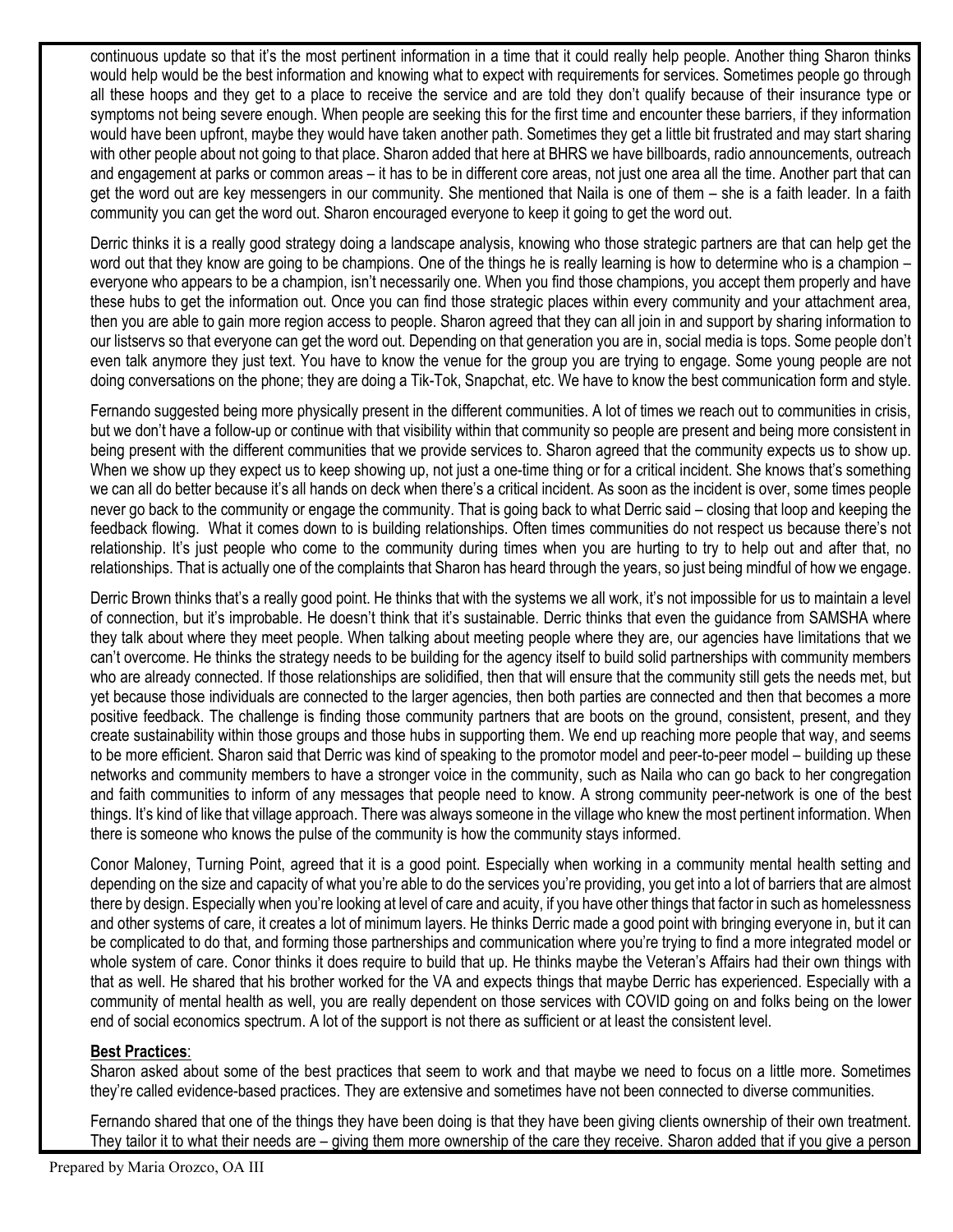more ownership of their care, that means that you're listening to their voices and what is working for them. Everything might not work for everybody, so they're letting you know what has worked for them in a positive manner.

Belle Vallador shared that they have been helping homeless people in the community for quite a long time. She has been handling their elder abuse grant for so many years and they were able to attend one of the MOUCCR (Communicated Coordinated Response) meetings there in Healthy House every month, even during COVID. With this meeting, they are collaborating with the CCRS, Valley Crisis, District Attorney's Office, Adult Protective Services, AAA (American Automobile Association), Human Services Agency, and Golden Valley Health Centers. Every time that they have a monthly meeting, she asks each one to present to let everybody know who is present in the meeting and what they are doing in their agency. For Belle, it is very important – it is a matter of collaboration with different agencies and helping these homeless people. They want to know, especially in Healthy House, what grants they each have so that when they run out of budget at Healthy House they can be referred to other agencies who have the money to help them with rentals or housing, for example. She thinks collaboration with different agencies is very important; it is one of the foundations in order for them to help. At the same time, even after housing the homeless clients, they always situate that they need to case manage them. At least once a week they connect to them, call them, find out what's going on, or if they have followed through with their appointments. Mental health is always an issue with the homeless people. The case management for her is very important. She said that they don't just leave them in a limbo after housing them. Sharon thinks that's a model in itself because the follow up shows how you receive a grant, pull all these partners together, you're understanding what they have to offer, and then you're working to help that person. You keep following up, keep engaging, and making it work.

Derric added that every county, or different counties have continuums of care for homelessness. It is along the line of what Vasquez mentioned on "reinventing the wheel." Sometimes we may miss opportunities when we look from the lens of just our county; sometimes there's opportunities for cross-county collaborations to ensure that, for example, federal homeless dollars come in to the county the same way they come in to Fresno or Tulare County. There's other opportunities and requests for proposals that are put on the federal registrar, that if you're not part of that continuum of care, you may miss that proposal. If you are connected to that continuum of care and stakeholders, you can potentially know about that funding that might be available homelessness or whatever issue that you might be facing within your communities. Cross-county collaboration seems like a good evidence-based strategy. In terms of collaboration, Derric thinks sometimes we just look toward collaborations within our own counties and our own system. There's other opportunities and places that are receiving additional federal dollars to support the work the community is doing. Sharon noted that he has a very good point. Sometimes people may not hear about it in our county, but if you have a wide enough collaboration, maybe they have to hear from a relative in another community, or they will get the message some other type of way.

# **Transforming the System:**

Sharon asked what is going to be needed to transform our system. She shared that she was doing a cultural competence training yesterday and mentioned about how David Satcher talked about the mental health system is ill-prepared to meet the needs of the people to increase the access to even have positive outcomes. He wrote this report in 2001. He said that the whole system was illprepared to meet the needs for diverse communities and racial ethnic groups. He identified the need, the access, positive outcomes, and he went through availability, and discussed whether or not it would be culturally responsive to come in and get the care they need.

Conor thinks what is needed is a workforce that will be sustainable, who have the background, the education, and are committed to doing this in the long-term. Without that, in terms of the human factors and being able to put people into those positions, you could have infrastructure, the money, the funds, and resources, but if you don't have people to fill these positions to train and invest in the long-term, then it's not going to fulfill its mandated obligation - that requires schools, education systems, and other organizations to get people to come into these professions. Sharon thinks he is right on, speaking to some of those barriers. Things could be running smoothly, and we could think that we're making ground and then the key staff member leaves and that position stays open. One thing she has been thinking through the years is about a contingency plan because people are going to move and leave. By having a contingency plan in place when they do leave, this is what they will do to keep going and to be sustainable. Often times we do not have these contingency plans, we just have to work in the moment.

Belle agreed and said that it is very crucial and it's happening in the community, after being here for a while with Healthy House. There is a need for us and engagement is very important for her. Once we help people like the homeless, there should be that feeling of engagement. We should be able to know how to go around and maximize our efforts in helping them. As she mentioned previously, case management is one important thing after helping them and the contingency. That's the reason why we try to collaborate, even with the law enforcement team in order for us to really see what can we do outside of just placing them in temporary housing such a motel for 1 or 2 weeks – after that they are homeless again. For those 2 weeks we continue getting them permanent housing like an apartment, but it doesn't stop there. Even if they have section 8 they have to be earning something; they discovered that they need to have their social security and they might not have tried to follow up with their social security for many reasons. One of the reasons is that they don't have a permanent address. She said that they help them to that extent, including social security and even immigration issues to connect them to CCLS. Belle noted that she is talking based on experience and their job doesn't stop there.